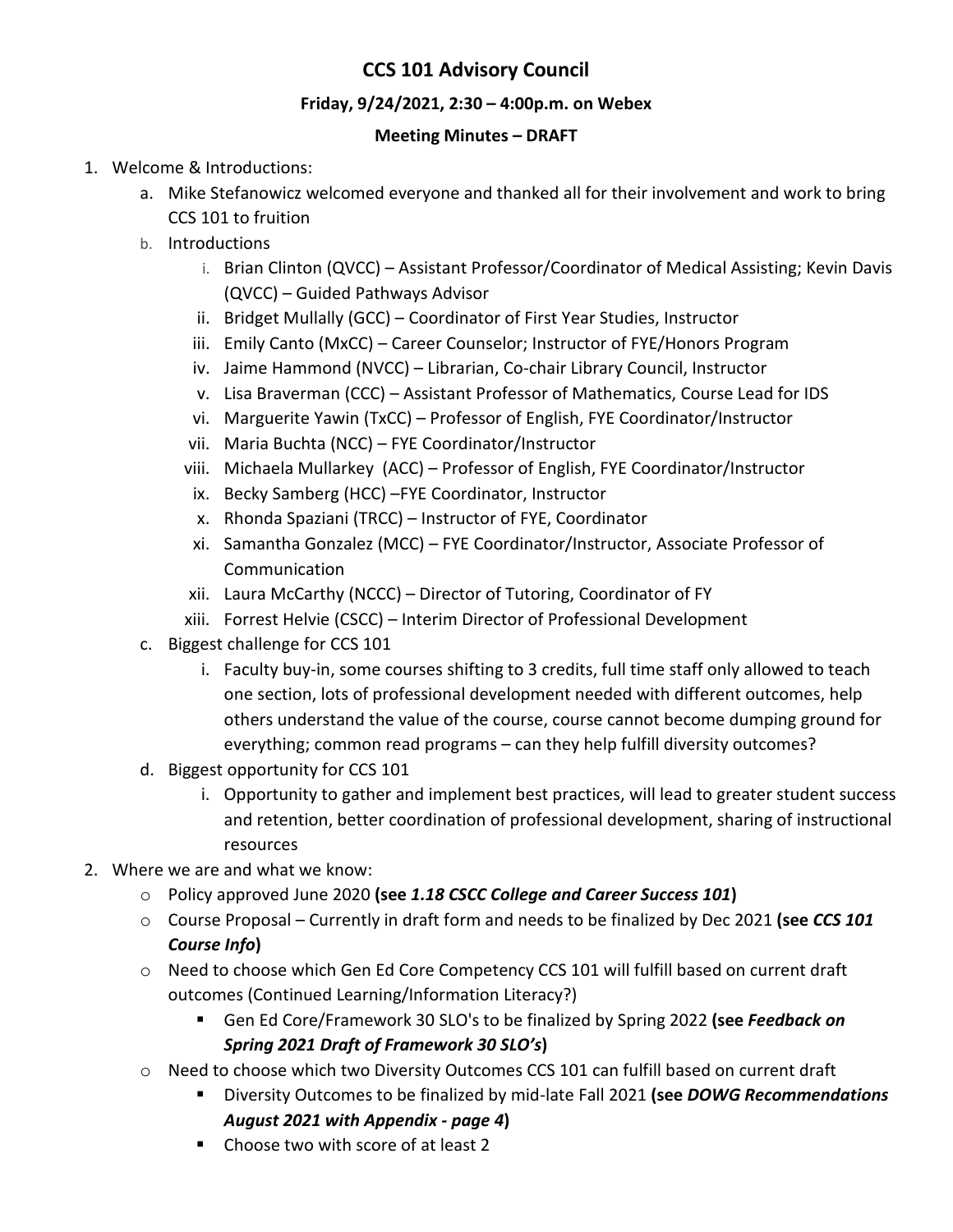- **Some conversation began regarding difficulty and much PD needed to teach outcomes** for Diversity requirement
- o Other:
	- CCS 101 will fall under Social and Behavioral sciences areas reporting to Associate Dean
	- **There will be 12 Discipline Coordinators of CCS 101** 
		- Question was raised regarding discipline coordinators who may fall under different areas of study (ex: Humanities (English) and Social & Behavioral Sciences (CCS 101)
	- Catalog for CSCC due Oct 2022; build sections by Oct/Nov 2022 with schedule available by Feb 2023.
- 3. Where we are headed:
	- o Council Overview **(see** *CCS 101 Advisory Council Draft***)**
	- o Reviewed Membership will request feedback on any other ideas about membership on council
	- o Reviewed Council Subcommittees
	- o Reviewed Fall 2021 goals
	- o Co-Chairs looking for a co-chair to serve along with Jill
- 4. In the works:
	- o Gathering PD needs working with Forrest Helvie; feedback so far is that a PD event in November or early December might work; Forrest will be compiling results and information.
	- o Every Learner Everywhere (ELE) working with Success Center to get contract; if choose #1 or #2, will get access to all 4 through ATD:
		- Need 1 | Evidence-based Teaching & Student-centered Instruction (TA Partner: *AchievingTheDream)*
		- Need 2 | Equitable and Inclusive Learning at Scale *(TA Partner - AchievingTheDream)*
		- Need 3 | Courseware and Tools for Digital Learning *(TA Partner Titan Partners & APLU)*
		- Need 4 | Course-level Data for Improvement of Instruction and Student Success (TA *Partner - Digital Promise)*
	- o Christine Harrington Success Center partnership; thought partner and provide PL for AY 2021- 2022 for CCS 101
	- o Getting a report with estimates on sections for Fall 2023 working with JD Mathewson
	- $\circ$  Creating webpage for instructor resources and general information about CCS 101 working with Andrew Morris
	- $\circ$  Met with Academic Deans on 9/14 discussed council and work involved for members, the need to establish Discipline Coordinators, and request for Academic Deans to be involved with future planning and support for recruitment, hiring, and scheduling of CCS 101 at each campus; Will be scheduling meetings with Academic Deans and council members at each campus to review estimates, discuss plans for CCS 101 roll-out
	- o Course renumbering: CCS 101 = CCSS 1001?